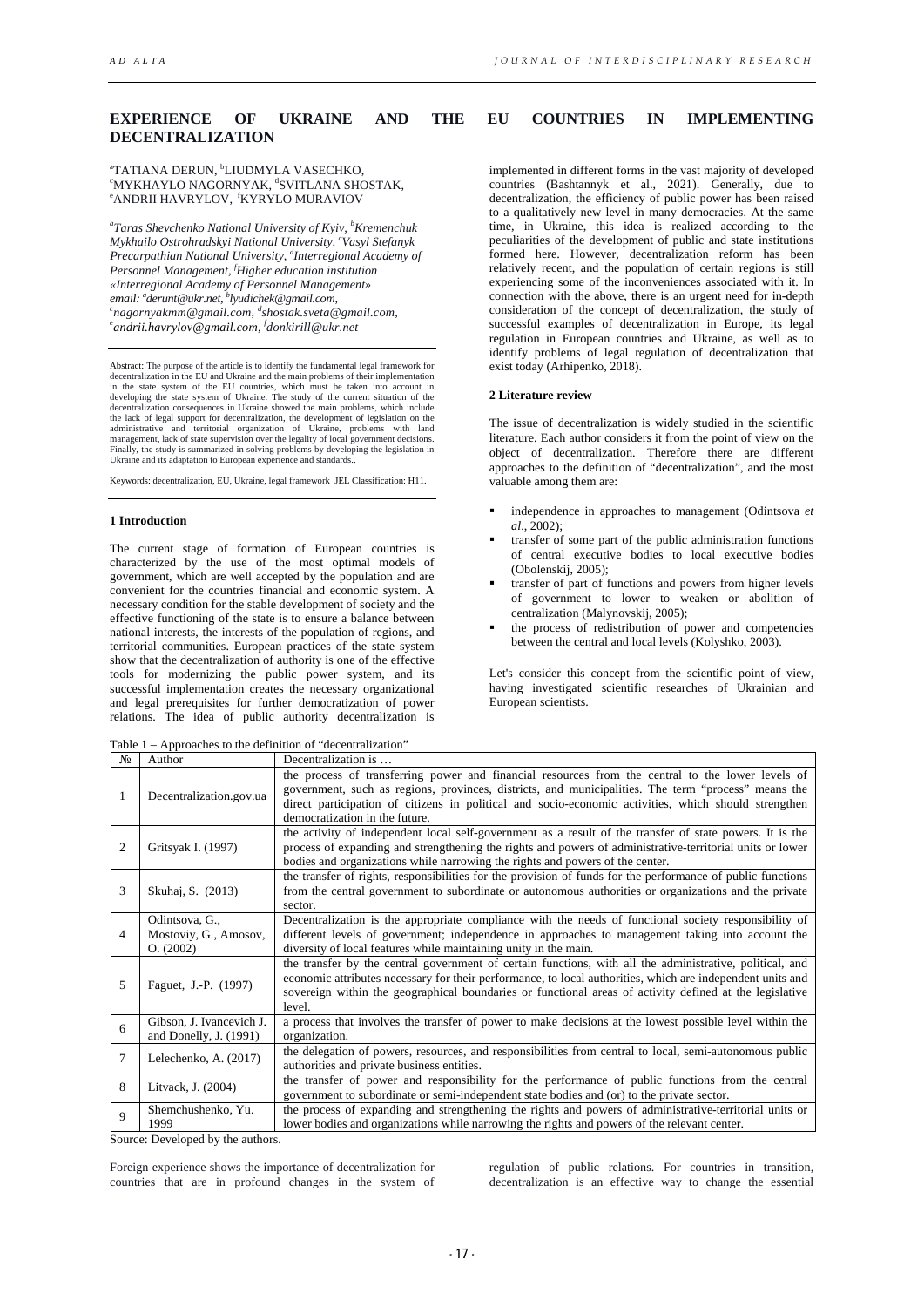characteristics of society and has significant potential and prospects for local development (Baun & Marek, 2006; Feltenius, 2007; Baldini, 2014). The most effective reforms to decentralize public power have been in Germany, France, Poland, the United Kingdom, and Sweden. France's state policy on the organization of local self-government is implemented in two main directions: deconcentration – a more comprehensive delegation of state administrative functions on the ground, and deconcentralization – the transfer of state power to local governments. Thus, France began its path to decentralization as a unitary state with a strong bureaucracy. The modern French system of government is based on the principles of decentralization. The French reforms confirm that the central administration retains only those national functions that have general state character or those that cannot be delegated to local authorities according to the law (Kyiv City Council, 2017). The result of decentralization in Poland has been a clear division of functions and powers between state and local authorities. The Polish government is in charge of foreign policy, national security and defense, and the development of strategic directions for the country's development. For its part, local authorities consider such issues as:

- Economic development of the regions.
- Disposal of budget funds and property of the local community.
- Conducting an independent financial economy.
- Bringing the system of services to the population.

Thus, Poland's leading powers and financial resources are at the level of territorial communities that have the opportunity to address their development issues. Measures of the Polish government in the way of decentralization contributed to the growth of public investment, small business and civil society at the level of administrative-territorial units, which, in turn, had a positive impact on the living conditions of local communities members and significantly improved the economic situation. The decentralization of power in Poland has had a positive impact on the development of local communities and the country as a whole. The uniqueness of the Swedish experience lies in the fact that it initially laid down almost the highest level of decentralization of local government. Despite the already high degree of decentralization in local government, Sweden, together with Norway and Denmark, is conducting an experiment to expand the boundaries of local autonomy called "free local government". The purpose of this experiment (which is part of the overall program for the development and transformation of the public sector as a whole) is to test in practice the various ways to intensify local government, take into account local conditions, and provide great opportunities for local communities and local authorities to influence local politics (Demchak, 2015). Given the experience of European countries, it can be argued that there is no universal model or methodology in the world that can be fully and unchanged applied during the decentralization of power in Ukraine.

After Ukraine gained independence in 1991, the state gradually took some steps to develop local self-government and empower the regions. Thus, in 1997, Ukraine ratified the European Charter of Local Self-Government. Over the next few years, several regulations were adopted that delimited and established the powers of individual regions of the state. In particular, such acts were the Constitution of the Autonomous Republic of Crimea, the Law of Ukraine "On Local State Administrations", the Law of Ukraine "On Local Self-Government in Ukraine" and the Law of Ukraine "On the Capital of Ukraine – the Hero City of Kyiv". However, all discussions and measures related to the reorganization of the entire system of public power in the state, as a rule, always concerned the redistribution of powers at the national level "President – Parliament – Government", or transfer of powers from local governments to the level of district state administrations justifying this by the inability of the former to exercise the powers granted by law effectively. As one of the components of decentralization, administrative and territorial reform is one of the most unsuccessful transformation projects in recent Ukrainian history. The project was planned to be

implemented 15 years ago, but each government initiative did not end in real change. Following the Euromaidan events, the new Government launched the national project new Government launched the national "Decentralization", on April 1, 2014, approving the Concept of Local Government Reform and Territorial Organization of Government in Ukraine and identifying support for decentralization reform as one of the priorities. Thus, the real decentralization process began in 2014. It allowed for the formation, following the provisions of the European Charter of Local Self-Government, of a significant, effective and capable institution of local self-government at the basic level – united territorial communities (UTCs). The Government has approved long-term plans for the formation of community territories in 24 regions, covering the territory of the regions by 100% (Government portal, 2020). Since then, many laws have been passed at the state and local levels. This legislation considers the experience of European countries, but despite this, it is far from ideal. This fact forms the purpose of the study.

The purpose of the study is to identify the fundamental legal framework for decentralization for the EU and Ukraine, as well as the main problems of their implementation in the state system of the EU, which should be taken into account in building the state system of Ukraine.

#### **3 Results**

European experience convincingly shows that an effective decentralized system of territorial organization of public power and governance is an integral part of a modern democratic state governed by the rule of law. The institutional basis of such a system is effective local self-government and balanced regional development (Grojsman, 2015). An important document that regulates the basic principles and mechanisms of selfgovernment in the member states of the Council of Europe is the European Charter of Local Self-Government. On October 15, 1985, it was adopted and opened for signature by the members of the Council of Europe. The main idea of this document is the decentralization of power and the application of the subsidiarity principle. According to it, higher administrative bodies have the right to solve specific problems only if local administrations cannot solve them. All types of local self-government bodies fall under the principles of the Charter. In recent decades, regionalism has gained international legal recognition. His ideas and regulations have been reflected in several international legal acts and implemented in the practice of individual states and intergovernmental associations. The main such act is the Declaration on Regionalism in Europe, adopted on December 4, 1996, in Basel by the Assembly of European Regions. An international organization represents almost 300 European regions with about 400 million people (Koljuh, 2015).

An important document is the Helsinki Declaration on Regional Self-Government of 2002 (Helsinki Principles of Regional Self-Government). It contains recommendations for building a system of regional self-government, taking into account the models and forms of regional self-government in Europe, traditions, and features of countries. It is envisaged to hold a dialogue at the European level with elected representatives of local and regional authorities to achieve unity in order to preserve and implement the ideas and principles that are the common property of European countries, successfully implemented in the areas of democratic governance.

The Utrecht Declaration on Good Local and Regional Governance in Troubled Times: Challenges for Change was adopted on 17 November 2009 by the 16th session of the Conference of European Ministers responsible for Local and Regional Government. The document contains recommendations and a list of priorities of particular common interest to Council of Europe member states in the field of local and regional democracy development for 2010-2013.

The relevance of the Utrecht Declaration is that, according to existing practice, the Council of Europe, in monitoring the local and regional democracy state in the member states, pays special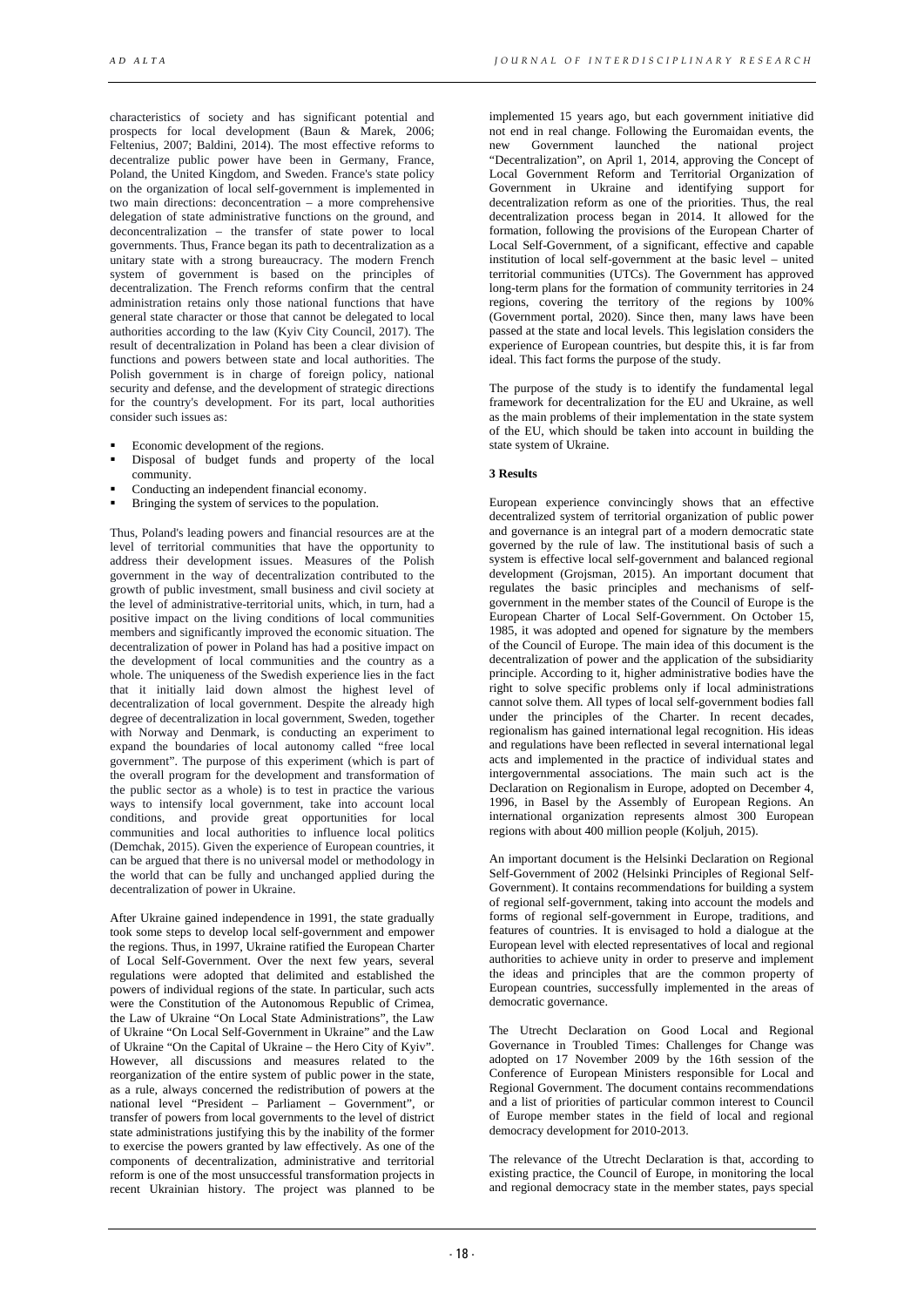attention to the implementation of the guidelines and proposals contained in its thematic documents. Following in cooperation with all 47 of its members is also evidence of effective European integration development. The European Declaration of the Rights of Cities of 1992 and the European Charter of Cities of 1992, adopted to implement the Declaration's provisions, also play a vital role in forming and developing European standards of local self-government and the system of sources of municipal law. Some scholars point out that the sources of European legal standards for local self-government can be considered the recommendations of the Committee of Ministers or other Council of Europe (CoE) bodies. These recommendations are not legally binding and have direct legal consequences for the CoE member states. However, they have a so-called "moral authority", reflect the common position of European governments on this issue, and therefore influence the state to which they relate.

Recently, the international rule-making activity of the Council of Europe and other organizations in the field of municipal law has intensified. Thus, the Committee of Ministers of the Council of Europe is considering drafts of such international legal agreements as the Charter for Mountain Regions, which provides guidance on the harmonization of issues related to the development and conservation of mountain regions; European Charter of Regional Self-Government; Charter on the rights and responsibilities of citizens, etc. However, despite all the benefits of decentralization in Europe, scientists warn of the need to abandon its idealization. They note the following problems with this process:

- Inequality of territories because not all of them have the opportunity to finance their powers from their resources. Weak government agencies are forced to ask their people for additional financial efforts to the detriment of the life quality. To avoid this threat, decentralization is often accompanied by equalization associated with the redistribution of public resources. At the same time, economically strong territories often do not agree with such solidarity.
- Lack of support from the general population because many people do not understand the process of decentralization. Moreover, they often hinder it for fear of losing jobs and powers, as the decentralization process is accompanied by government reformation and changes in governance.
- High risks of corruption in the use of public funds motivate the issue of introducing mechanisms for monitoring the local government's activities, both by authorities and the public (Bogatyrjova, 2012).

Legal regulation of decentralization in Ukraine began with the adoption in 2014 of the Law of Ukraine "On Cooperation of Territorial Communities", which aimed to teach territorial communities the basic principles of cooperation and encourage them to unite further. The process of implementing the decentralization reform has entered an active phase with the adoption on 05.02.2015 of the Law of Ukraine "On Voluntary Association of Territorial Communities", which allows its first basic stage through the formation of territorial communities without amending the Constitution of Ukraine. In 2017, the Law of Ukraine "On Voluntary Association of Territorial Communities" and the Law of Ukraine "On Local Elections" were amended by adopting the Law of Ukraine "On Amendments to Certain Laws of Ukraine on Voluntary Association of Territorial Communities" on February 9, 2017. After determining the parameters, the newly created territorial community can be considered capable of moving to direct interbudgetary relations with the State Budget of Ukraine. Due to the adoption of the Law "On Amendments to Certain Laws of Ukraine on the Status of the Elder of a Village, Settlement", the legal regulation of the status of the elder of a village or settlement was improved. The list of powers of the elder has been significantly expanded. It is not exhaustive and can be expanded in the regulation on the elder, which is approved by the Territory Community council.

Due to the adoption of the Law of Ukraine "On Amendments to Certain Legislative Acts of Ukraine on Peculiarities of Voluntary Association of Territorial Communities Located in Adjacent Areas", obstacles to the first elections in Territory Community formed by territorial communities located in adjacent districts were removed. Prior to the adoption of this law, the Central Election Commission did not call the first elections in such Territory Community, citing the need to change the district's boundaries and refer the territorial communities that formed the Territory Community to one district.

It is important to adopt the draft "On Amendments to Certain Legislative Acts of Ukraine on Land Management within the Territory of United Territorial Communities (UTC)." It provides for the granting of UTC the right to dispose of land outside the settlements. Despite the large number of adopted regulations governing the decentralization process in Ukraine, there are several diverse problems. They concern organizational, personnel, and financial aspects and the legal regulation of decentralization in the state. Among the main problems of legal regulation of decentralization in Ukraine, it is necessary to note the following.

- Lack of a basic law "On the administrative-territorial system of Ukraine", which would prescribe the principles of state policy in this area, the construction of a new administrativeterritorial system, as well as indicate the same criteria for administrative-territorial units at all levels;
- the absence of legislative acts that clearly define the separation of functions and powers between state, local executive bodies, and local governments;
- incomplete creation of a new version of the Law of Ukraine "On Service in Local Self-Government Bodies";
- non-adoption of the laws of Ukraine, which would regulate the management of land resources within the territory of the UTC and the expansion of types of urban planning documentation at the local level;
- lack of proper legislative regulation of state supervision over the legality of decisions of local governments (Baranov, 2018).

Successful implementation of decentralization reform requires the improvement of legislation in Ukraine regarding the expanded powers of communities and local authorities and ensuring control over their activities. The central element of economic and political reforms should be the development of the municipal economy, which means supporting entrepreneurial activity, the development of promising sectors and districts, promoting investment for the economic development of territories. Furthermore, local budgets should be independent, financially independent, have a balanced budget. Moreover, they must delineate the functions and powers between local, state executive bodies and local self-government bodies at the legislative level (Gavkalova et al., 2017; Mokhova et al., 2021). They also must address local problems and provide the population with a sufficient level of public services.

In addition, planning to join the EU, Ukraine needs to realize that European integration involves harmonizing national legislation with Europe. It is explained by the fact that EU norms are most consistent with the objectives of effective social policy, including through the introduction of decentralization in various spheres of public life.

## **4 Discussion**

The issue of centralization is widely studied in the context of many individual countries, including the Czech Republic (Baun & Marek, 2006), Sweden (Feltenius, 2007), Italy (Baldini, 2014). It has been studied at various levels of government, in particular decentralization has a positive impact on the economic development (Carniti et al., 2019) of administrative services for the population (Halásková & Halásková, 2014); on the general development of the economy by reducing the cost of community services (Díaz-Lanchas & Mulder, 2021), ensuring social order (Mueller & Hechter, 2021), etc. Furthermore, decentralization is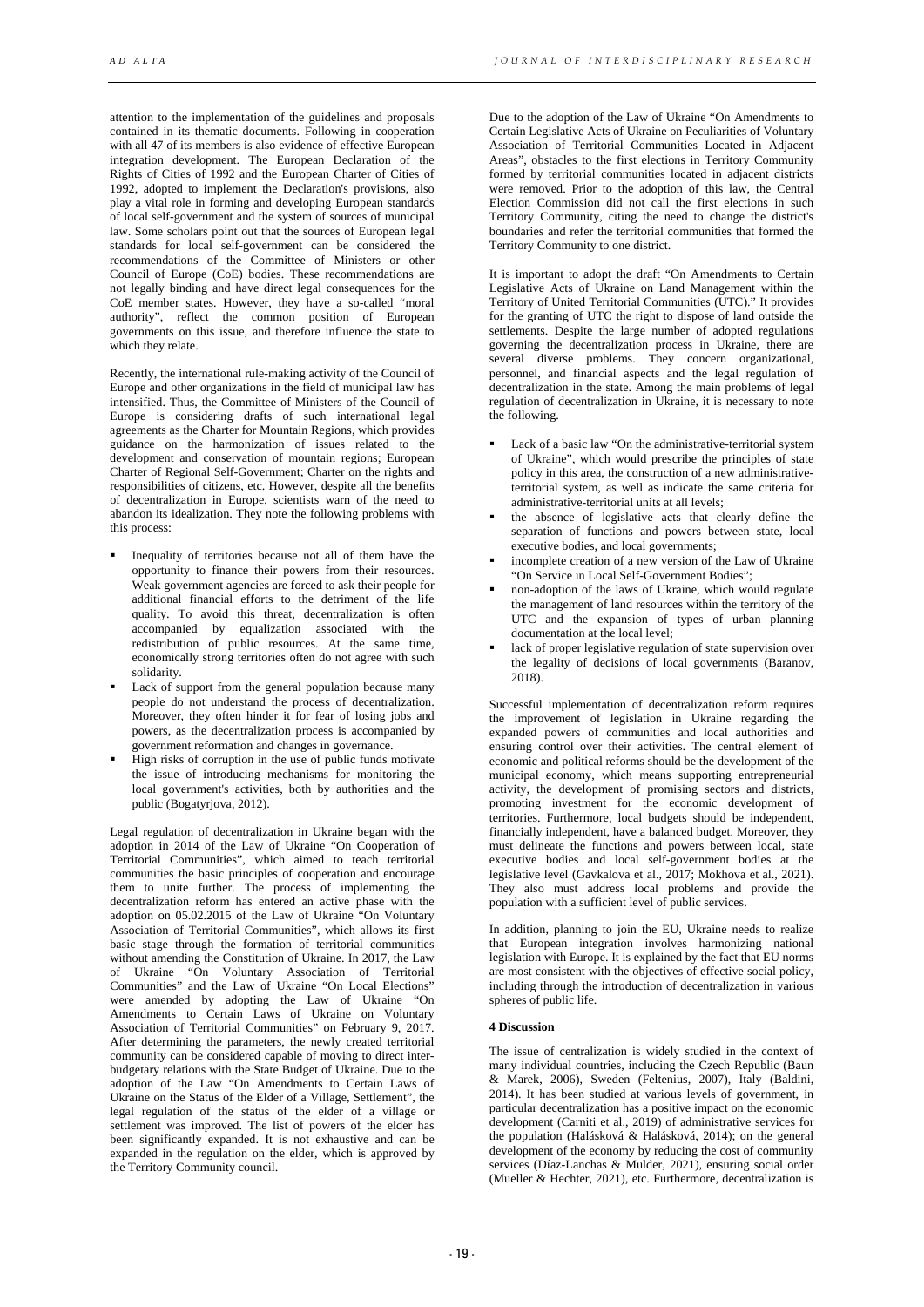considered as a tool for the development of cooperation between different countries, in particular, Bakushevych, Goshchynska, Martyniak (2019) were considered this issue in terms of cooperation between Ukraine and the EU. Research confirms empirically practical, economic benefits of decentralization for the state. For example, Wang et al. (2021) recently conducted an empirical study according to which decentralization strengthens the country's economic situation and has important fiscal significance (Trusova et al., 2019). In addition, decentralization is a tool to reduce corruption in the government (Kuhn & Pardos-Prado, 2021), unite local communities, and raise public awareness.

### **5 Conclusions**

Given the constant development of public administration in Ukraine in the European direction, the legal basis for decentralization is based on the example of the reform of the state system in developed European countries. There is no single model of decentralization in the world because such reforms take place in accordance with the socio-economic development of the country and the demands of its population. However, the best example of the legal framework for decentralization is the example of Poland, where similar reforms have resulted in a clear division of functions and powers between state and local authorities, where the regulation of financial resources determines the welfare of the population. The fiscal aspect of decentralization determines its usefulness to the community, as only the people will be genuinely interested in developing the settlements in which it lives. In Ukraine, the decentralization process has been going on since 2014, and a number of legal issues related to its regulation have not been resolved yet. In particular, there is a lack of a legal framework that would allow for a clear delineation of powers between local and state authorities. The formed territorial communities are still working effectively, some of them lack managerial and financial resources, and therefore the reform continues to this day in search of more effective solutions. Integration must be carried out according to the population's needs, but taking into account EU norms, as this is a key requirement that will allow the country to adapt to European standards of living standards and public administration quickly.

#### **Literature:**

1. About cooperation of territorial communities. Law of Ukraine of June 17, 2014 № 1508-VII

2. About voluntary association of territorial communities. Law of Ukraine of 05.02.2015 № 157-VIII

3. Archipenko, I. (2018). Foreign experience decentralization of power: lessons for Ukraine. *Public administration and local self-government*, №4 (39).

4. Bakushevych, I., Goshchynska, D., Martyniak, I. (2019) *Decentralization and Innovative Enterpreneurial Ecosystem development for the EU-Ukraine Cross-border Cooperation. The Balanced Development of National Economy Under the Conditions of Modern World Transformation*. Monograph. Daugavpils, 2019. pp.139-152.

5. Bashtannyk, A., Lozytska, I., Torchynyuk, V., Iukhno, I., Shvets, K., & Karpa, M. (2021) Peculiarities of regulating the activity of public authorities in the conditions of constitutional changes: on the example of the system of judicial authorities. *Ad Alta: Journal of interdisciplinary research,* 11(2), XXI, 60-66.

6. Baldini, G. (2014). Decentralization in Italy and the Troubles of Federalization*. Regional & Federal Studies*, vol.24. pp. 87–108. DOI: https://www.tandfonline.com/doi/full/10.1080/13597566.2 013.827116

7. Baranov, S. (2018). Modern problems of legal regulation of the process of decentralization of power in Ukraine and ways to solve them. *Scientific Bulletin of the International Humanities University. Jurisprudence Series*, № 34. pp.16-19.

8. Baun, M., Marek, D. (2006). Regional Policy and Decentralization in the Czech Republic. *Regional & Federal Studies,* vol.16. pp. 409–28. DOI: https://doi.org/10.1080/135 97560600989011

9. Bogatyrjiva, J. (2012). Decentralization processes in European countries. *Electronic supplement to the Russian legal journal,* 2. pp.5-19.

10. Carniti, E., Cerniglia, F., Longaretti, R., Michelangeli, A. (2019). Decentralization and economic growth in Europe: for whom the bell tolls. *Regional Studies*, 53(6), pp. 775-789

11. Decentralization reform (2020). *Government portal. URL:* https://www.kmu.gov.ua/diyalnist/reformi/efektivne-vryaduvan nya/reforma-decentralizaciyi

12. Demchak, R. (2015). Foreign experience of decentralization of public administration: analysis and possibilities of application in Ukraine. *Formation of market relations in Ukraine*, 12. pp.15- 20.

13. Díaz-Lanchas, J., Mulder, P. (2021). Does decentralization of governance promote urban diversity? Evidence from Spain.

*Regional Studies*, 55(6), pp. 1111-1128 1.-P. (1997). *Decentralization and Local Performance*, *Technical Consultation on Government Performance, Technical Consultation on Decentralization*, London School of Economics, Working Group 6: Decentralization and Natural Resources Management, Centre for Economic Performance and Development Studies Institute.

15. Feltenius, D. (2007). Relations Between Central and Local Government in Sweden During the 1990s: Mixed Patterns of Centralization and Decentralization. *Regional & Federal Studies,* vol.17. URL: http://urn.kb.se/resolve?urn=urn:nbn:se:umu:diva-7967. DOI: https://doi.org/10.1080/13597560701691821

16. Foreign experience of decentralization reforms (2017). *Kyiv City Council*. URL: http://kyiv.fpsu.org.ua/index.php/sotsi alnyidialoh/uhody-pro-spivpratsiu/240-zarubizhnij-dosvidprovedennya-detsentralizatsijnikh-reform

17. Gavkalova, N.L., Kolupaieva, I.V., & Zine M. Barka. (2017) Analysis of the efficiency of levers in the context of implementation of the state regulatory policy. *Economic Annals– XXI*. 165(5–6). 41–46.

18. Gibson, J. Ivancevich J. and Donelly, J. (1991), *Organization: Behavior, Structure, Processes*, 7th ed., Homewood, Irwin, USA. – P. 507.

19. Gritsyak, I. (1997). *Public administration in Ukraine: centralization and decentralization.* Kyiv: UADU.

20. Grojsman, V. (2015). *Experience of decentralization in European countries.* Kyiv: Institute of Legislation of the Verkhovna Rada of Ukraine.

21. Halásková, M., Halásková, R. (2014). Impacts of Decentralization on the Local Government Expenditures and Public Services in the EU Countries. *Maribor* Vol. 12, Iss. 3.pp.49-60. DOI:10.4335/12.3.623-642(2014)

22. Koljuh, V. (2015). Regionalism as one of the forms of decentralization of power. *Self-governing community*, 7.

23. Kolyshko, R. (2003) Decentralization of public power: history and current trends. *Bulletin of the KNU*, 27. pp.198-204.

24. Kuhn, T., Pardos-Prado, S. (2021). Corruption and support for decentralisation. *European Journal of Political Research*, 60(3), pp. 625-647

25. Lelechenko, A., Vasilieva, O., Kuybida, V., Tkachuk, A. (2017*). Local self-government in the conditions of decentralization of powers*. Kiev.

26. Litvack, J. (2004). What is Decentralization? *World Bank, Decentralization Thematic Team. URL:* http://www.ciesi n.Org/decentralization/English/General/Different\_forms.html

27. Malinowski, V. (2005). *Dictionary of terms and concepts of public administration*. Kiev. : Institution Support Center. development of the state. services.

28. Mokhova, І., Dragan І., Коzyrieva О., Gavkalova Н., & Dubovik А. (2021). Financing the process of providing public services in the public sector of Ukraine in the conditions of informatization. *Financial and Credit Activity: Problems of Theory and Practice*, 4(39), 77–86. https://doi.org/10.18 371/.v4i39.241293.

29. Mueller, S., Hechter, M. (2021). Centralization through decentralization? The crystallization of social order in the European Union. *Territory, Politics, Governance*, 9(1), pp. 133-152

30. Obolensky, O. (2005). *Public administration and civil service*. Kiev. : КНЕУ.

31. Odintsova, G., Mostovy, O., Amosov, Y. (2002). *Public administration and management: textbook. way. in tables and diagram*s. Kharkiv, HarRI UADU.

32. Shemchushenko, Yu. (1999). *Legal encyclopedia.* Kyiv: Ukrainian encyclopedia.

33. Skuhaj, S. (2013). *Intergovernmental transfers: theory and practice*. Kyiv: Agrar Media Group.